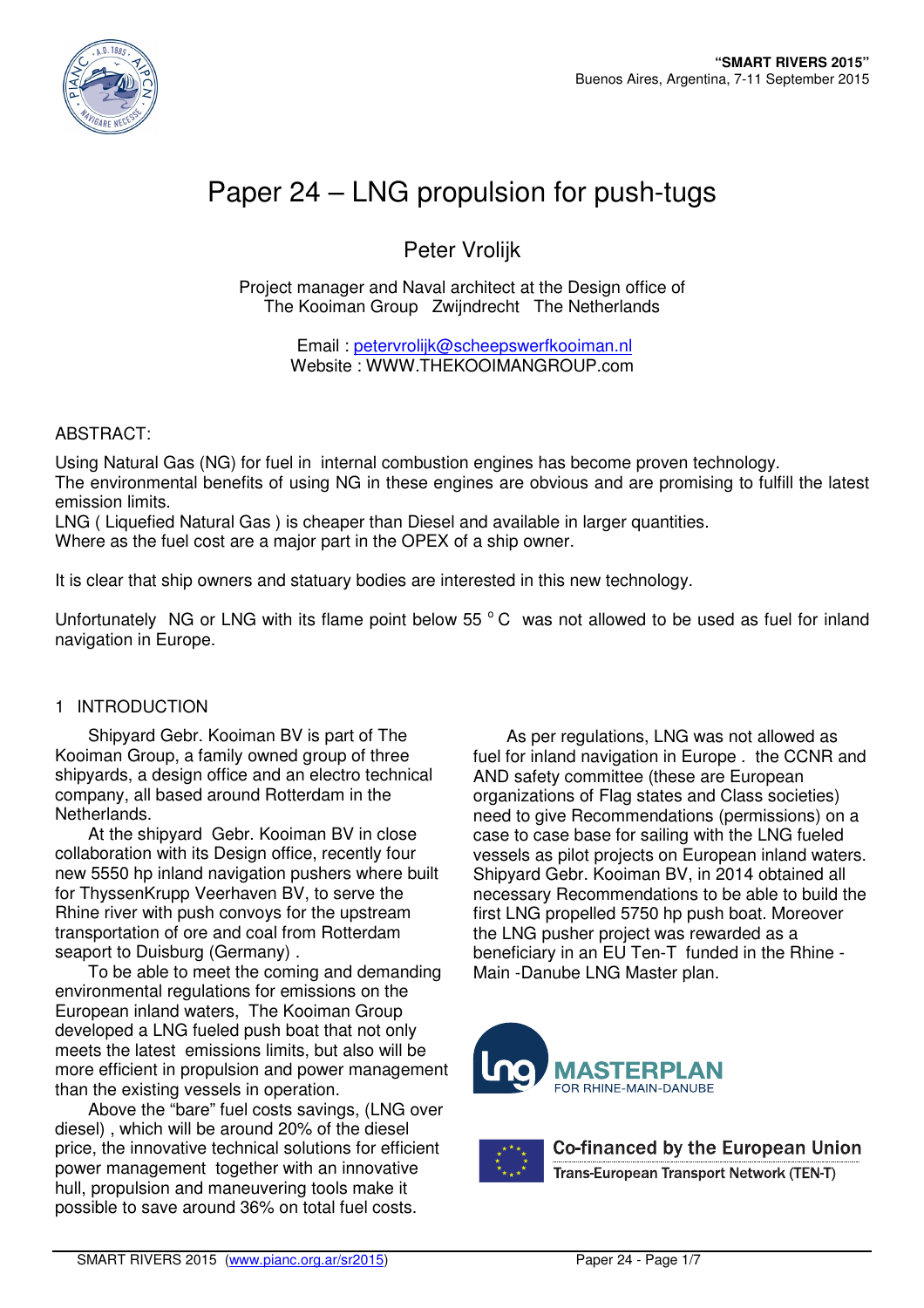

With this paper we not only want to explain how the LNG push boat was designed, the difficulties regarding legislation and regulations faced and the technical details of layout and (LNG) installation of the pusher. We also will explain about the innovations and our design philosophy and how we believe we can realize 16 % fuel savings above the 20% bare fuel cost savings by using LNG.

Based upon thorough study of South American rivers and inland waterway operations, since 2012 Shipyard Gebr. Kooiman and its Design office made a number of designs and proposals to suit the South American market by way of low draught pushers in the range of 4500 to 6500 hp.

These design concepts obtained from the proven designs and pushers operating in European waters and from the LNG fueled concept offering ship owners the opportunities to operate these pushers in rivers of 6 ft. water depth and gain fuel savings. For low water depth rivers and delta's all over the world. this might be an advantage against traditional high draught North American designs. In this paper we will explain about the naval architectural principles and how we proved these principles to work in real life operations.

## 2 HOW IT ALL STARTED

## 2.1 Future pusher project

After building four new but more or less, traditional diesel driven pushers for ThyssenKrupp Veerhaven BV, the Owner facilitated a study for the development of a new generation push boats meeting the following criteria:

- In performance and functionality: Not to be less than existing vessels of the fleet.
- Overall fuel consumption: Less than existing vessels of the fleet.
- Range: 4 round trips (=one week 24/7 sailing).
- Bunker operations: Within 2 hours; once a week.
- Environmental: Able to fulfill (at that time expected) requirements of CCNR4.
- Redundancy: Independent of alternative fuel supply.
- Draught: Less than existing vessels of the fleet. (Target draught: 1,60m)0

In this study various alternative propulsion concepts where studied and tested (large propellers at an 30 $^{\circ}$  angle to the waterline with intake ducts and vanes, a vertical oscillating wing and a six propeller driven concept)

Model tests were done at DST tow tank facilities in Duisburg (Germany) for a hull tunnel shape study.



And concepts for power supply systems and propulsion engines were designed to determine the most favorite configurations when projected to the sailing profile of the convoys.

The results of these studies in the future pusher project can be summarized as:

- LNG to be the favorite fuel.
- Dual fuel engines
- Propellers in nozzles as propulsion but with a load on the propellers ( horse power per  $m^2$  ) as low as possible.
- No bow thruster unit gondola's to be added to the hull

These findings and results became the basics for the new LNG pusher design.

## 2.2 LNG pusher project

As LNG was chosen to be the favorite fuel because of the environmental benefits the availability and the relative low fuel price we had to deal with the first regulatory obstacle:

NG or LNG with its flame point below  $55\,^{\circ}$ C was regulatory not allowed to be used as fuel for inland navigation in Europe.

At the time the concept design for the new LNG fuelled push boat started, regulatory bodies in Europe where already convinced that natural gas as propulsion fuel (like on sea going vessels) had to be seen as an realistic option for inland waterway vessel's propulsion, to be able to meet their new and demanding environmental standards.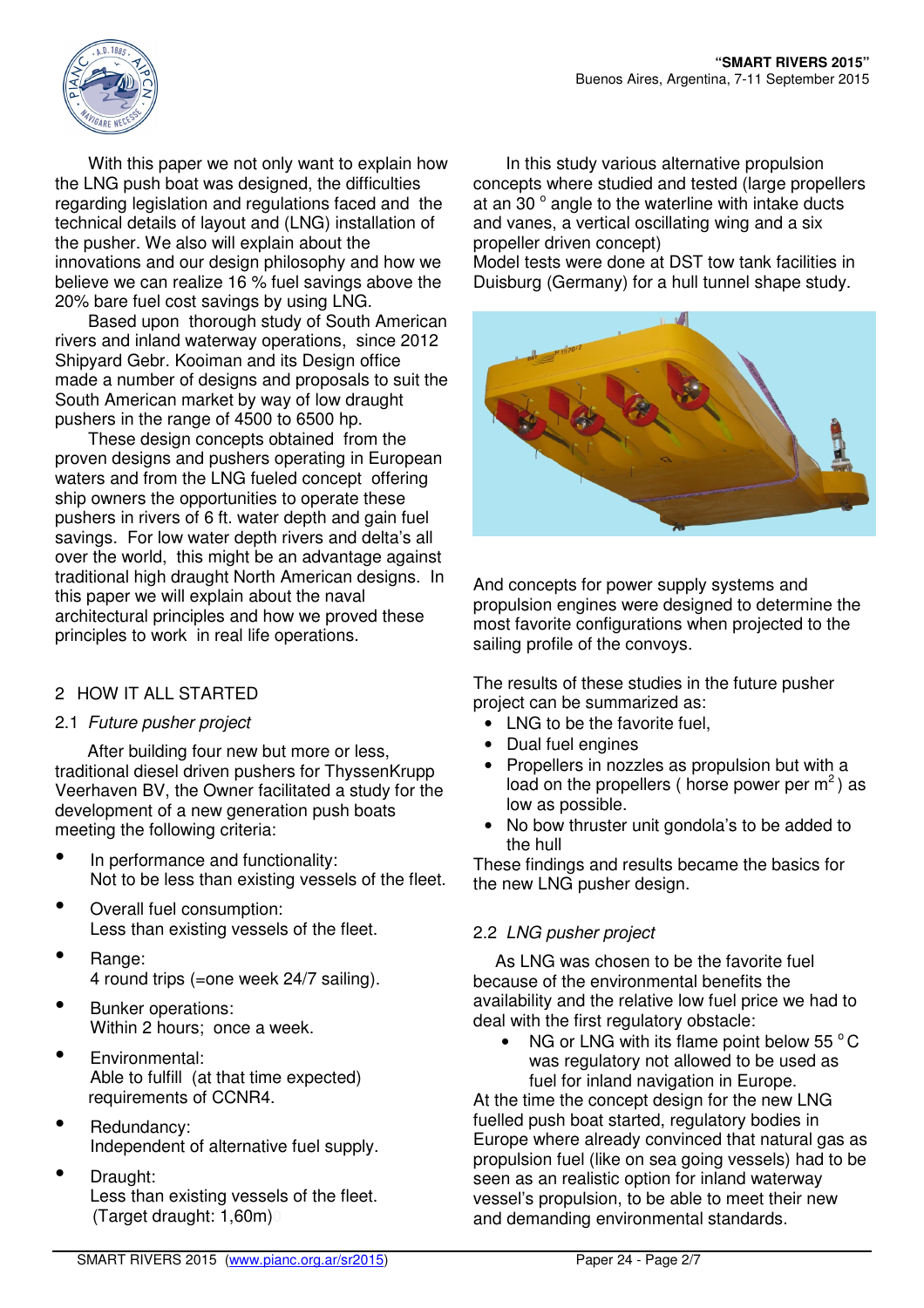

In order to create an opportunity to sail natural gas fuelled vessels on European inland waterways the CCNR ( Central Commission for the Navigation of the Rhine ) facilitated a procedure to be able to allow LNG fuelled ships on pilot project basis and for a limited period to sail the Rhine.

The procedure that the CCNR created for LNG fuelled ships was:

- The vessels had to be designed and build under supervision of a Classification society ( e.g. Lloyds, BV, DNV/GL )
- For each project a HAZID study had to be carried out (for the Netherlands witnessed by an authority appointed by the Dutch Administration)
- The by Class approved concepts that were judged as safe and sound by a Hazid study needed to be brought to the CCNR by the flag state's Administration.
- After appraisal by the technical comities of CCNR and ADN Safety Committee (part of United Nations Economic Commission for Europe (UNECE) that regulates transport of dangerous goods) , recommendations from both committees will be given for the LNG concepts that enables the vessels to sail the Rhine as pilot projects up to a limited period of time.
- During the pilot sailing period the vessel the owner will have to monitor all relevant operational and environmental items and report those on annual basis to the CCNR.

In autumn 2012 the Kooiman design office started with the concept design of the LNG fuelled pusher. In December 2012 the first plans and schematics where sent to Class.

In May 2013 a 3 day's consuming the Hazid study was executed witnessed by TNO (Research Institute for Applied Natural Science) as representative of the Dutch Administration

# 3 THE CONCEPT DESIGN DISENTANGLED

## 3.1 Propulsion – ship's power concept

The propulsion and ship's power concept as indicated in Annex 2 of this paper is designed to serve a sailing profile in which the pusher is sailing upstream with six loaded barges (16800 tonnes dead weight) for approx. 240 km in 28 hr sailing time. And downstream with empty barges for approx. 12 hr.

Including coupling and decoupling the barges the vessel will make approx. 4 complete voyages each week.

These European pushers are designed, built and equipped to serve for 1,5 year in a 24/7 sailing sequence. Than they will be taken out of service for about two weeks for planned maintenance and general engine overhaul, after which they will be ready to sail for another 1,5 years.

After 30 to 40 years these pushers will be replaced by new ones and the old ones will start a second life abroad.

As diesel will be bunkered from along sailing bunker barges, LNG only is allowed to be bunkered alongside a bunker vessel while moored or at a stationary bunker station. The capacity of the LNG tank will determine the number of roundtrips that can be made on one bunkering.

The planned 145 m3 tank will allow three roundtrips to be made.

Because these pushers are operating in cycles with eight or more convoys, the time allowed for bunkering LNG is only three hours once in every three roundtrips.

Sailing upstream, the four 1060 kW Wärtsilä Dual Fuel main engines will be preforming at about 65% - 85% of their MCR.

Through a shaft generator on each propeller shaft, power can be taken from the propulsion line to feed ship's electrical systems. The surplus of power generated can be stored in two batteries.

Sailing downstream (with empty barges) only two Wärtsilä diesels are needed for ship's propulsion and manoeuvrability. Than there might be a possible shortage of power for ship's electrical systems because only two shaft generators are in operation.

If so, there are two options to generate extra power supply: firstly; the two "wind milling" propellers can drive the shaft generators lines or secondly the surplus of power needed can be subtracted from the batteries that have been charged whilst sailing upstream.

For emergency power supply, a dual fuel (LNG and diesel) driven generator is installed to deliver power when no main engines are running.

## 3.2 Dual fuel engines.

Since one of the design criteria was to be independent of the alternative fuel supply (LNG) a choice was made for Duel Fuel engines.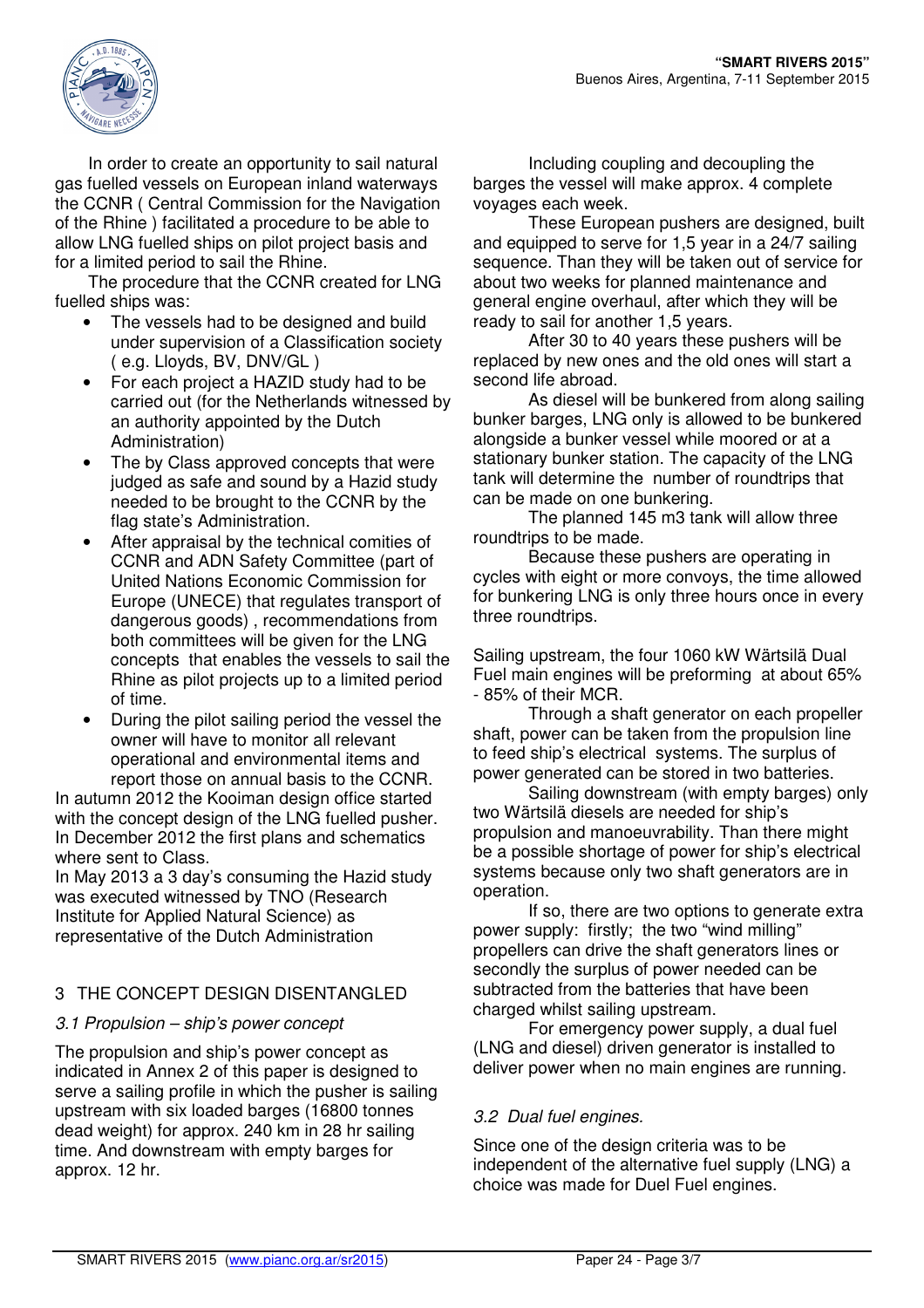

The four 1060 kW Wärtsilä type 6L20 DF main engines are designed to operate on a mixture of 95% to 99% NG (natural gas at approx. 5 bar pressure) while ignition in the cylinders is ensured by 1-5% pilot diesel.

When NG is not available the engine can run on diesel only.

Where for the internal combustion in the Wärtsilä main engines, gas is injected into the cylinder like diesel is injected into the cylinder via the nozzles. The emergency diesel can operate on a 80% NG -20% diesel mixture by sucking gas into the cylinder, together with the combustion air at the air intake of the engine.

As such, actually each engine on board can run on diesel only when no LNG is available.

# 3.3 LNG tank

In the centre of the pusher a vertical LNG tank is situated.

As LNG is bunkered at very low temperatures (-160 $^{\circ}$ C), a double shelled vacuum insulated LNG tank is to be installed to keep the gas in liquid state for extended periods, even without any gas consumption, (gas consumption will cool down the content of the tank), the tank is made in a double wall construction in which the space in between outer and inner tank (approx. 300 mm) is brought to a vacuum condition.

 Moreover the space between outer and inner tank is filled with Perlite to gain even more insulation capabilities.

Besides the possibilities of Perlite insulation, there is an option for the even better "super insulation" (a multilayer system of thin aluminium sheets and paper). However, such system may cause problems facing ships vibrations in combination with the vertical position of the tank.

Both the inner and outer tank are made of stainless steel, a material that can withstand the low temperature of the LNG.

Using stainless steel for the outer tank also makes this tank a second barrier in a case of a rupture in the piping or the piping connections to the inner tank.

Although the tank is situated in the vessel at a location as indicated by Class and other regulatory bodies, energy absorbing calculations for the surrounding hull constructions are made to predict the forces on the tank and its supports in case of a collision.

 Liquefied Natural Gas (LNG) is formed when Natural Gas NG is cooled down to minus  $162^{\circ}$ C

under atmospheric conditions. In this liquefied conditions the volume is 600 times smaller than the Natural Gas in gas condition.

Because of this physical property all pipelines and tanks in which LNG can be blocked need to be equipped with pressure safety valves for the situation that the LNG will be warmed up and expand.

All the ventilation pipes, together with the ventilation pipe for the main LNG tank safety valve need to be lead to a safe location above top deck level.

## 3.4 LNG – NG process unit

The LNGPac design philosophy is based on safety and simplicity.

The gas storage system consists of a vacuum insulated tank, equipped with a set of Safety Relief Valves placed on top.

The LNG is processed inside the Tank Room or valve box, an enclosure with dedicated ventilation system made of stainless steel and therefore functioning as a secondary barrier to avoid LNG spill to the vessel's hull structure in case of a LNG leakage.

The process control of the LNGPac includes a PLC cabinet, a separate pneumatic valves control cabinet and junction box for all electrical equipment & sensors inside the Tank Room and several peripheral interfacing connections.

Human Machine Interfacing of the Fuel Gas Process control is realized by two redundant panel computers, designed for full remote control of all primary process & safety control functions.

The system includes all classification required alarms and indications, to be connected, either hard-wired or via serial interfacing, to the vessel alarm & monitoring system.

 A serial interfacing can be provided for visualization & limited process control at secondary level to the Vessel Automation System.

 Where required by classification or local authorities, the necessary alarms, controls & signals shall be provided for the Vessel / Engine Room Safety System.

The Tank Room ventilation is directly connected to a dedicated ventilation system, all designed according to classification requirements.

LNG will be bunkered through a Bunkering Station via a single walled piping. Interface to shore bunkering facilities is carried out with a flexible hose connection or fixed loading arm.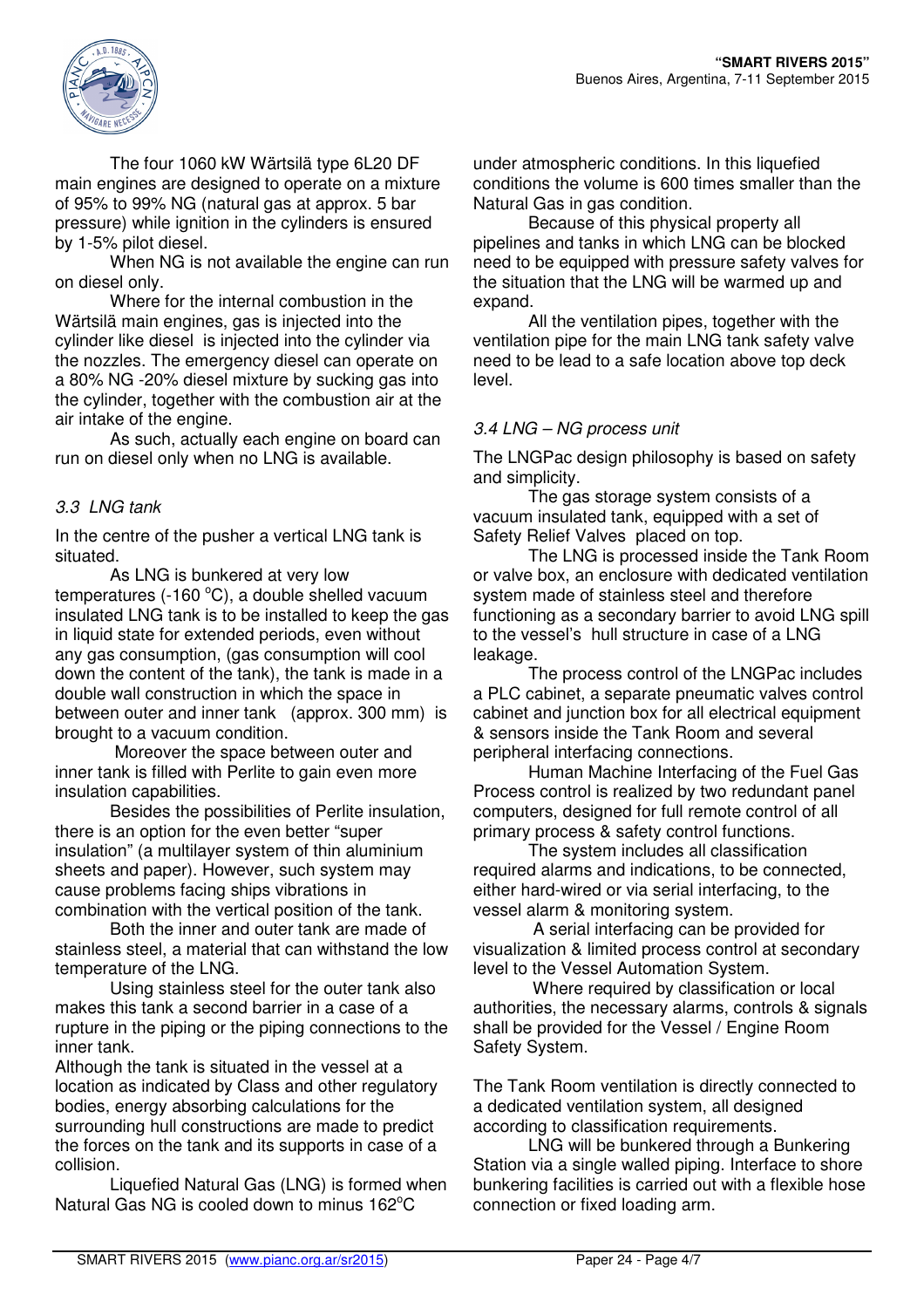

The pressure in the LNG tank will be brought to an approx. 5 bar level by an Evaporator Pressure Build up Unit which is heated by the cooling water of the main engines.

 The LNG liquid than is pressed out of the tank and being vaporised in another evaporator. The Natural Gas than will be regulated to the pressure required by the engines by a Gas Valve Unit for each main engine. This GVU is incorporated in but not part of the Tank Room.

From the GVU, gas will be lead to the main engines in the engine room through double walled ventilated piping. This piping, like all piping and ducts on the main engines, is double walled and ventilated. The complete engine room can be considered as Non Hazardous area.

#### 3.5 Ventilation

To meet the regulations for proper ventilation, finding safe locations for intake and exhausts and to meet the required amounts of fresh air to be pumped into the hazardous enclosures was a mayor challenge on this relative small vessel.

By using all extends of ship's superstructures and by constructing ducts in different corners between bulkheads and decks we managed to create a sound and safe ventilation arrangement.

The generator room with the dual fuel generator and the Tank Room needed to be ventilated with over 30 air changes per hour. Intakes and exhaust where not allowed to be in a sphere of 10 m radius around the vent stack. The accommodation required overpressure with air taken from a safe area.

And off course a dedicated gas detection system should be installed.

## 3.6 Hull

One of ship owner's criteria was a shallow draught. The target was 1,60 m at 50% consumables (Existing vessels of the fleet measure 1,70 m at 50% consumables)

Where the ships length is limited to 40 m because of the total maximised convoy length not to be more than 269,5 m upstream in the operational area Rhine Rotterdam – Duisburg and 193 m sailing downstream, extra displacement only could be generated by extra beam and in the shape of the hull.

Considering a double walled LNG fuel tank of approx. 22 and 18 mm stainless steel plating, the stainless steel tank room and all extra equipment, the target for shallow draught was a challenge.

Besides the 145 m3 LNG, 100 m3 diesel can be bunkered, to be able to sail the 3 round trips when LNG is not available.

The four 1950 mm diameter propeller configuration was chosen to get appropriate propeller surface to convert all available horsepower into the required thrust.

## 3.7 Accommodation

For comfort reasons the complete accommodation block is placed onto air filled flexible mountings and rubber springs and shock dampers will keep the accommodation in position.

This design is a proven concept already installed on al modern pushers of the fleet. The comfort level gained by this system is qualified by the owner to be more than essential not only for the actual sailing crew but even more for the recruitment of new members for the sailing team.

#### 4 HOW 16% EFFICIENCY IS GENERATED

#### 4.1 Ship's power management

Stipulated in item 3.1 is the sailing profile and the way in which can be sailed with four engines upstream and two engines downstream with this four propeller push boat.

The traditional pushers are propelled with three propellers dividing the same total power like the new 4 propeller design. They use three engines upstream and two engines downstream.

The traditional pushers generate ship's power by using a generator.

After thorough study of the load on each propeller and the energy generated for ship systems we came to the conclusion that sailing upstream and downstream all engines (including the generator) where used at only 65 to 70 % of their capacity.

In the new configuration with four main engines that also are used to produce power for ship's electrical system the more economic level of 85% load was reached, resulting in a roughly estimated 5% fuel savings.

## 4.2 Propulsion

For all pushers and tugs built at the Kooiman shipyard extended pollard pull tests were executed before delivery.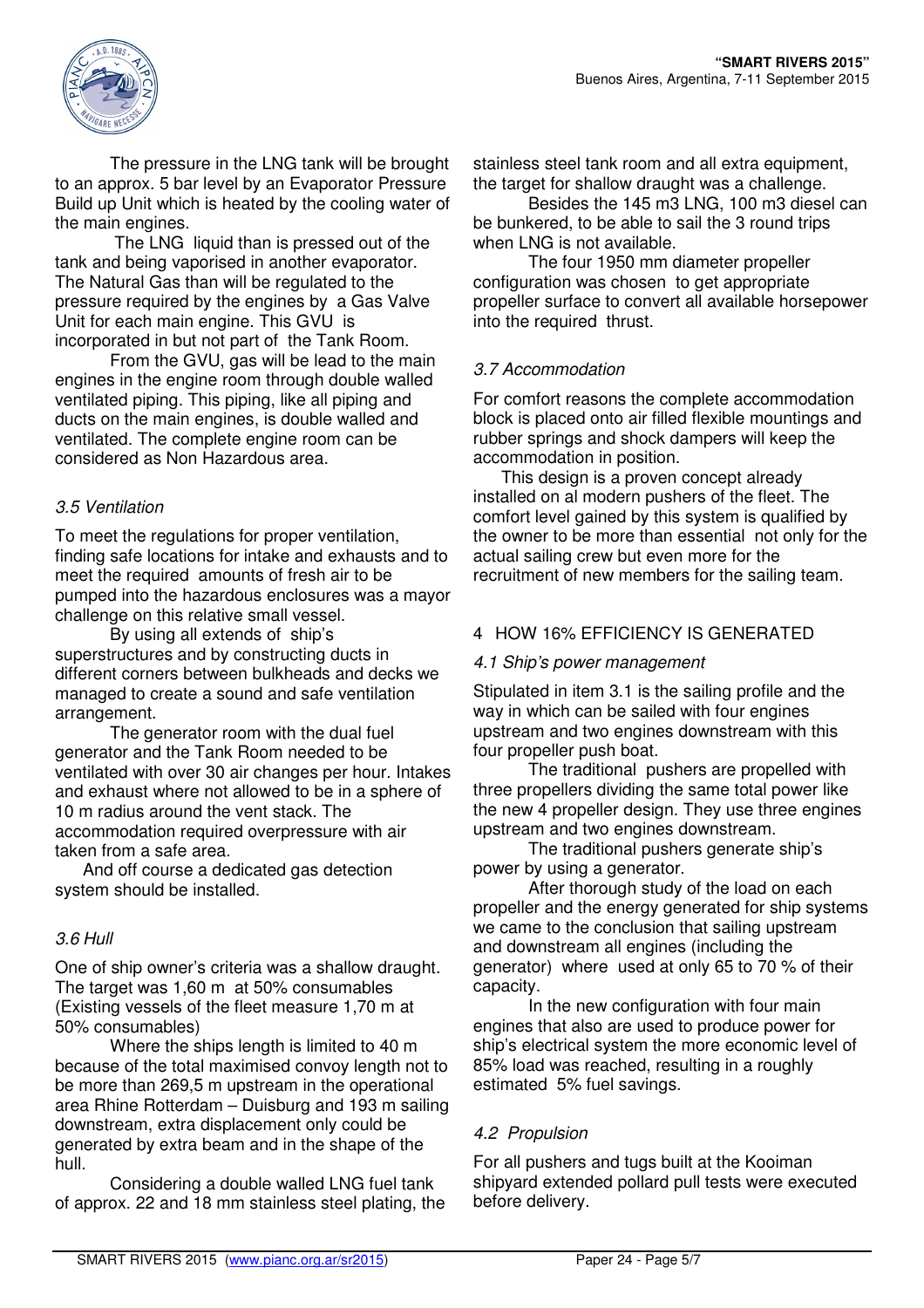

In these tests the power was measured at the propeller shafts, thus exact figures are known for the load on the propellers.

Bollard pull test always exist of measurements of power and thrust on individual shafts and also the thrust was measured in astern conditions.

From all these test Kooiman generated graphs that showed the relation between horsepower and propeller square meters against thrust gained per horse power.

From these graphs we learned that the efficiency of power strongly grows when the ratio horsepower per m2 decreases. To gain more thrust out of each horse power you should decrease the load on the propeller. In practise: increase the propeller diameter as much as possible!

For example the inland waterway pushers Kooiman built for European waters have propeller diameters of 2.05 m while the sailing draught is only 1,70 m, special tunnel shapes in the aft ship region make it possible to do so.

In the new four propeller pusher design the propeller diameter is 1,95 m which means an increase in propeller diameter surface of 20 % resulting in 6 % more thrust out of each horse power. (In this 4 propeller 4x 1060kW propulsion concept compared to the 3x 1360 kW propulsion concept of the traditional pushers at 80% MCR.)

As horse power and fuel consumption have a 1:1 relationship this results in 6 % fuel reduction gaining the same thrust. (See HP-T-m2 diagram below)



# 4.3 Manoeuvring

For manoeuvring in and around the harbours at both ends of the trip, the traditional diesel driven pushers where equipped with bow thruster units.

Although manoeuvrability of these vessels is excellent. The bow thruster units itself needed to be mounted in domes added to the hull at the front end of the pusher.

These bow thruster domes by their configuration, unfortunately caused extra drag and resistance to the vessel which can be seen as loss in thrust expensively generated by the propulsion line.

For the new LNG pusher, a traditional steering tool called Flanking rudder was reintroduced in a new execution.

Flanking Rudders are rudders placed in front of the propeller and can be operated when sailing ahead with the propellers rotating in opposite direction.

In the traditional execution the Flanking rudders are always inposition also when sailing ahead where they cause extra resistance and have a bad influence on the flow of water to the propeller.

Kooiman changed the traditional design into retractable wings of which we placed four in front of each propeller. Two for steering to PS and two for steering to SB when sailing astern.

During sailing ahead these wings are retracted totally inboard the hull.

CFD (computerised dynamic fluid) calculations and simulations showed that these retractable wing generate the same transverse thrust than the original flanking rudders did which is even more than two bow thruster units could produce.

Again this innovation results in 5 % fuel savings by not adding bow thruster units or traditional Flanking rudders for manoeuvring.

## 5 CONCLUSION

Unfortunately after the design was finalized and all Recommendations were signed by CCNR and ADN safety committee, the Owner was not able to sign a building contract for this well designed pusher, due to the poor economic forecast for Europe's steel production industry.

Though the staff and designers of the Kooiman Group are proud to have been able to gain the knowledge in LNG installations, and that we played an important role in developing legislation